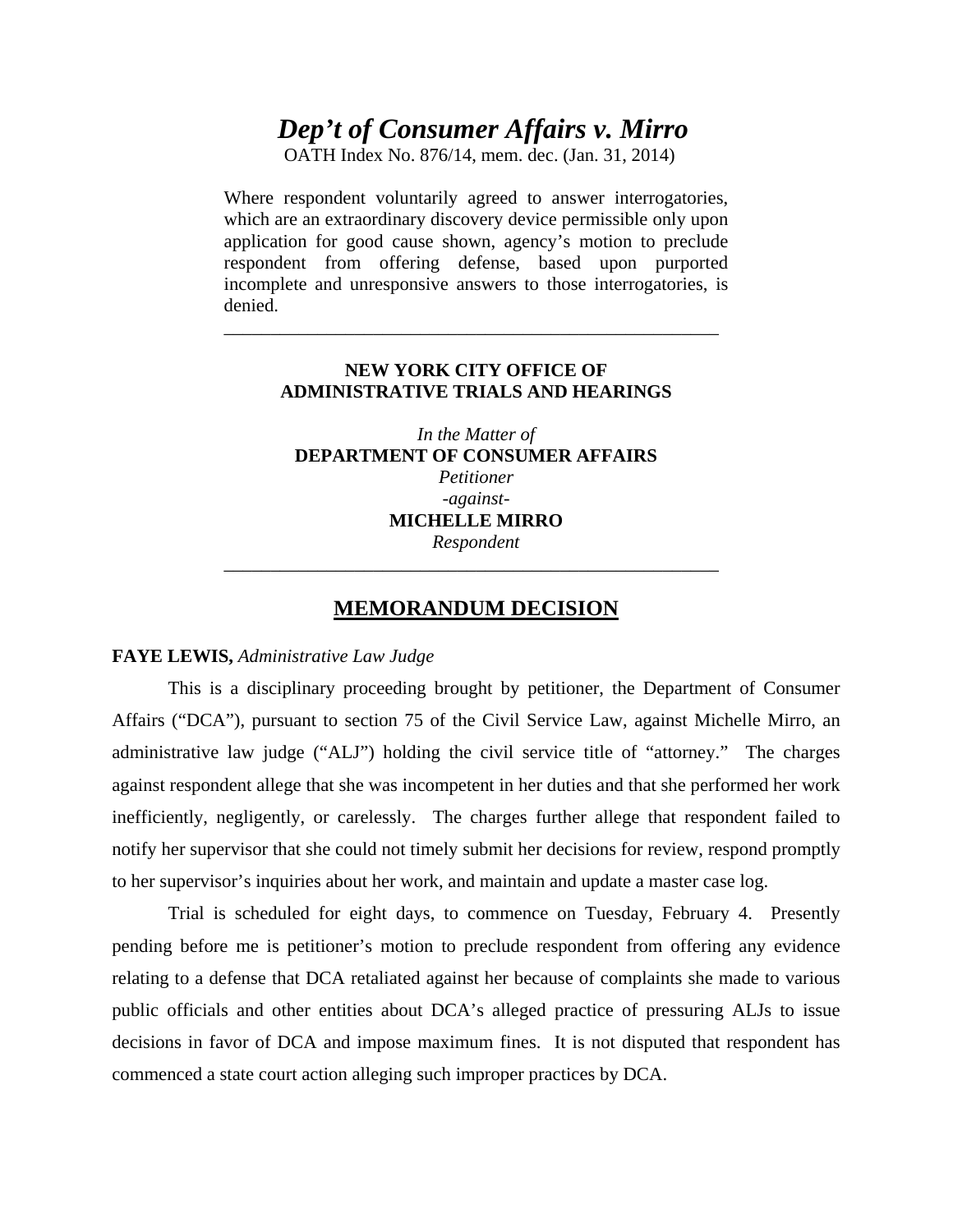On January 2, 2014, petitioner served and filed a motion to compel respondent to answer eleven detailed interrogatories about cases in which improper pressure was purportedly asserted, communications she had with various public officials and organizations (the Office of the Public Advocate, the Office of Assemblyman Dov Hikind, the New York State Bar Association, and the New York City Department of Investigation), and DCA employees who had knowledge of such communications. On January 7, 2014, I held a conference call with counsel in which respondent agreed to answer a more narrowly focused set of interrogatories that petitioner would draft. Respondent submitted an answer to the interrogatories late in the day on January 28, 2014. Petitioner asserts that the response to the interrogatories was "plainly non-responsive" and asks that respondent be precluded from offering any evidence at trial relating to the defense of retaliation (Ashley Kim E-mail of Jan. 28, 2014). Respondent disagrees (Thomas Ciantra E-mail of Jan. 31, 2014).

For the following reasons, petitioner's motion to preclude respondent from putting forth evidence of retaliation is denied.

First, discovery before this tribunal is governed by Rule 1-33 of the OATH Rules of Practice. Under Rule 1-33 (e), the failure to comply with an order compelling discovery may result in imposition of appropriate sanctions, including the preclusion of witnesses or evidence. 48 RCNY § 1-33(e) (Lexis 2013). Here, respondent did not fail to comply with an order to compel. Rather, respondent voluntarily agreed to comply with a request for interrogatories, which are not generally contemplated under the OATH Rules, but are instead an "extraordinary" discovery device permitted only upon consent of the parties or upon application to the administrative law judge, upon "good cause" shown. *Matter of Prince,* OATH Index No. 1506/95, mem. dec. at 2 (Sept. 12, 1995); 48 RCNY 1-33(b). The "good cause" standard is viewed as "manifestly stricter" than the "material and necessary" standard applicable to "as of right" discovery, such as requests for document production, *Tenants of 51-55 West 28th Street v. Jo-Fra Properties, Inc.,* OATH Index No. 1019/05, mem. dec. at 2 (July 19, 2005) (*citing Human Resources Admin. v. Ben-Siyon Man of Jerusalem,* OATH Index No. 790/91, mem. dec. at 9 (Nov. 12, 1991)). We have generally declined to issue a sanction for refusal to comply with discovery where a discovery order has not been issued. *See Comm'n on Human Rights ex rel. Latif v. New Master Nail, Inc.,* OATH Index Nos. 1576/10 & 1577/10 (Aug. 10, 2010), *adopted,*  Comm'n Dec. & Order (Nov. 16, 2010); *Dep't of Correction v. Altreche*, OATH Index Nos.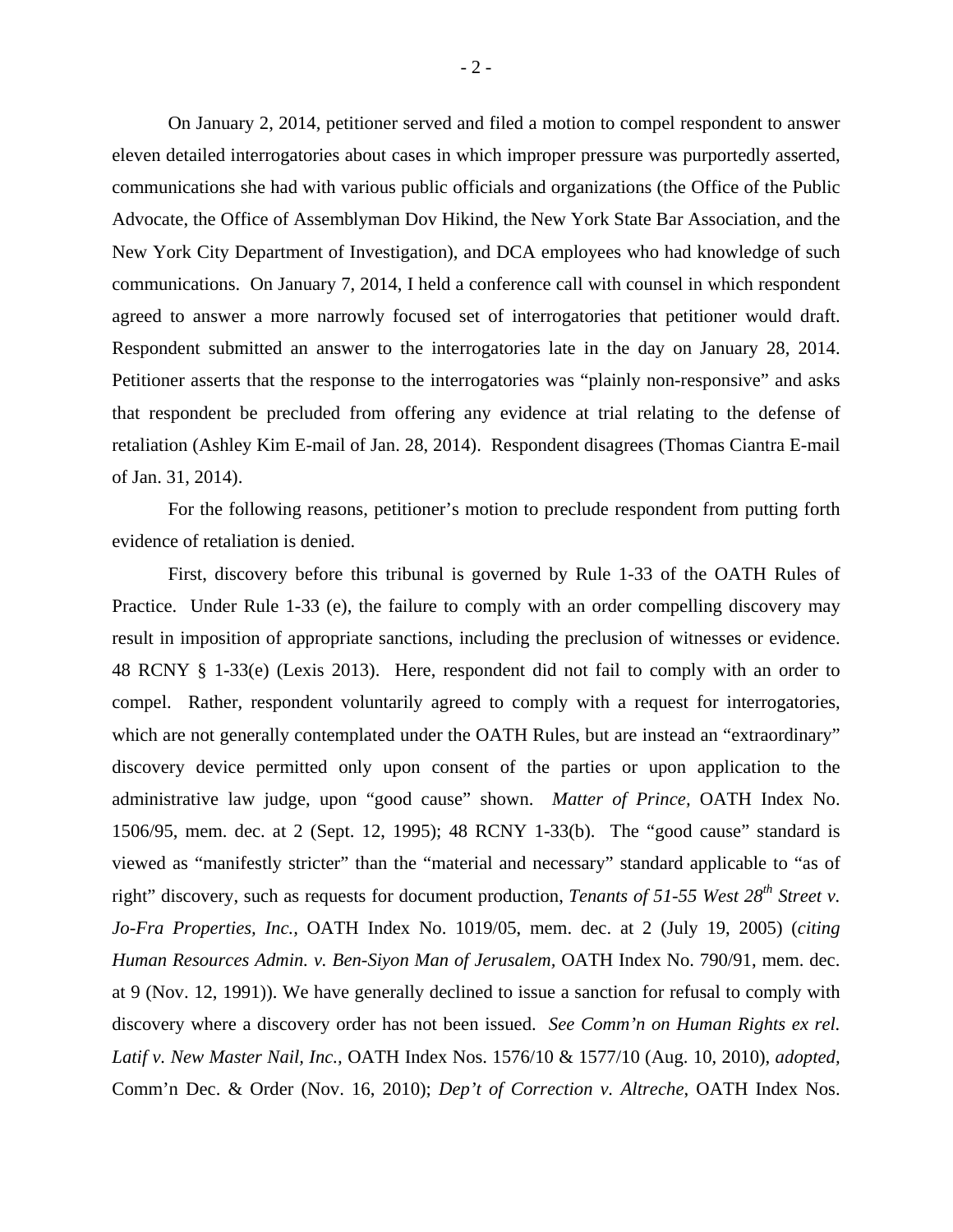1377-8/98, 1384-6/98, 492/99, mem. dec. at 3 (Sept. 22, 1998) ("as a general matter, OATH discovery rules provide for the preclusion of evidence from a party only after that party fails to comply with a prior order compelling a response to a discovery request."); *cf. Dep't of Transportation v. Jones,* OATH Index No. 1517/07, mem. dec. at 7 (May 10, 2007) (imposing formal admonishment under OATH rule 1-13(e) for the willful failure of agency counsel to comply with respondent's discovery request). The sanction rule was not intended for the situation here, where respondent voluntarily agreed to comply with interrogatories, an extraordinary discovery device rarely utilized in disciplinary cases before this tribunal.

More substantively, I am not convinced that respondent failed to comply with petitioner's request for interrogatories. Respondent in fact replied to the interrogatories, albeit not to petitioner's satisfaction. Petitioner has highlighted that respondent was asked to state how various DCA officials gained knowledge of respondent's complaints to public agencies and officials, and alleges that respondent did not do so, satisfactorily. For example, when asked how the DCA officials obtained knowledge of respondent's complaints to the Office of the Public Advocate, respondent replied, "upon information and belief, from phone calls, emails and referral by the Civil Service Bar Association, affiliated with City Employees Union Local 237. . . to the Office of the Public Advocate . . . between March 2012-August 2012." Respondent did not provide any additional information about how DCA officials learned of this or similar communications. From this petitioner asserts that it is "evident" that respondent is either withholding evidence or has no evidence in support of her retaliation claim (Kim E-mail of Jan. 28, 2014). I have not formed any opinions from the pretrial motion practice as to the strength of respondent's evidence of retaliation or the extent to which such retaliation could be a defense to the incompetence and poor performance charges. However, there is no basis at this juncture for me to conclude that respondent is deliberately withholding evidence, such that a discovery sanction would be appropriate.

Accordingly, respondent's motion to preclude respondent from offering any evidence as to retaliation as a sanction for failure to provide answers to interrogatories is denied.

> Faye Lewis Administrative Law Judge

January 31, 2014